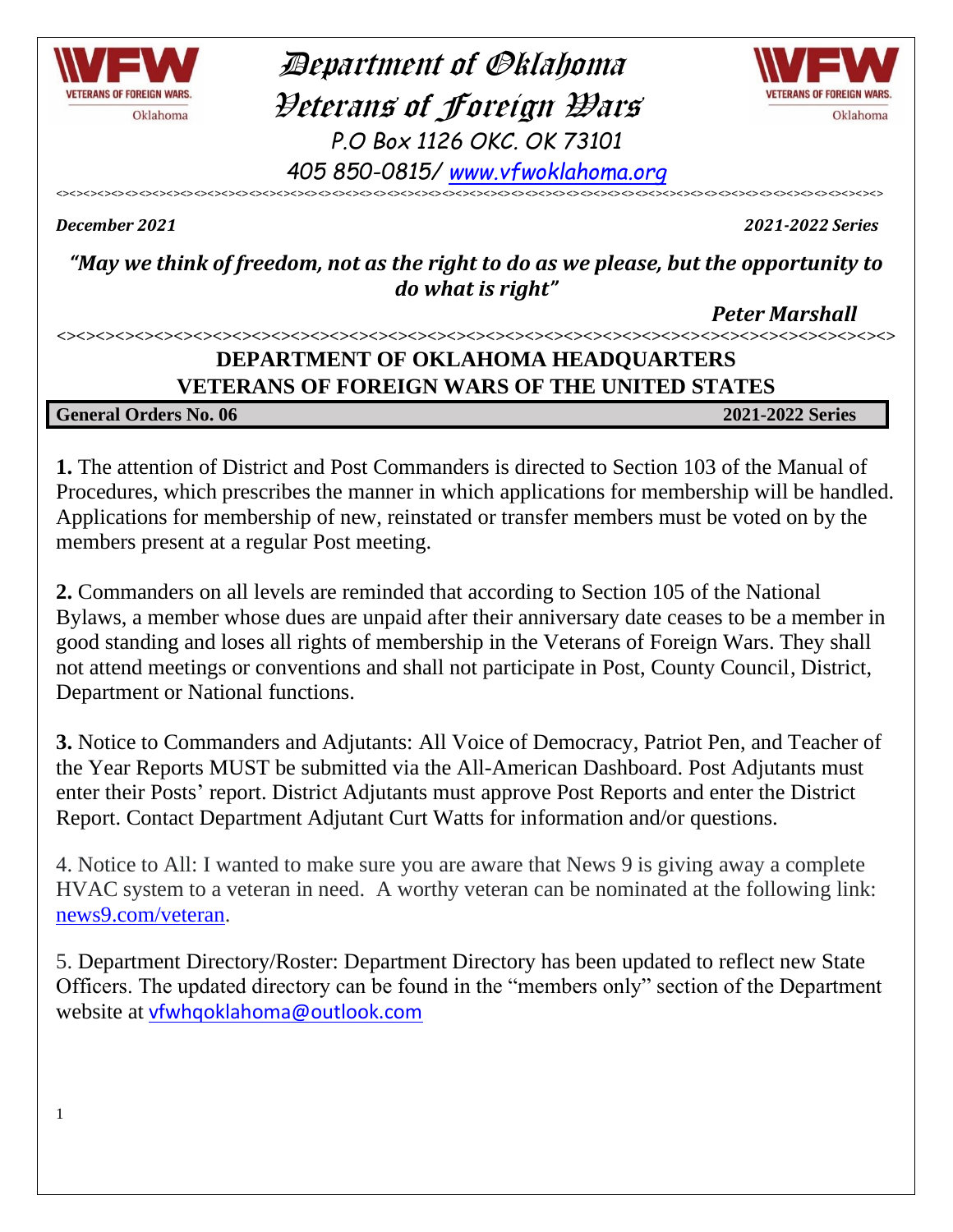6. *Trustee's Report of Audit:* Attention of Post Commanders is directed to Section 218 of the Manual of Procedure, "Duty of Trustees." Trustees Report of Audit must be completed in detail at the close of each quarter, one of which ends Dec 31 2021. Commanders are reminded that accurate and complete records shall be kept by all person handling Post funds, including the Club Manager, Bingo Chairman and VFW Riders Groups. These records shall be audited by Post Trustees in the same manner as Post Quartermaster and Adjutant. Posts & Districts are reminded to forward their Trustees' reports at the end of each quarter of

the current year: June 30th, Sep 30th, Dec 31st and March 31st. Send these audit reports to VFW-OK, P.O. Box 1126, Oklahoma City, OK 73101 or email to [vfwhqokqm@outlook.com](mailto:vfwhqokqm@outlook.com) 

> $\sqrt{OS}$ JAMES BASSETT STATE COMMANDER

OFFICIAL:  $/$  os  $/$ Curtis A. Watts Adjutant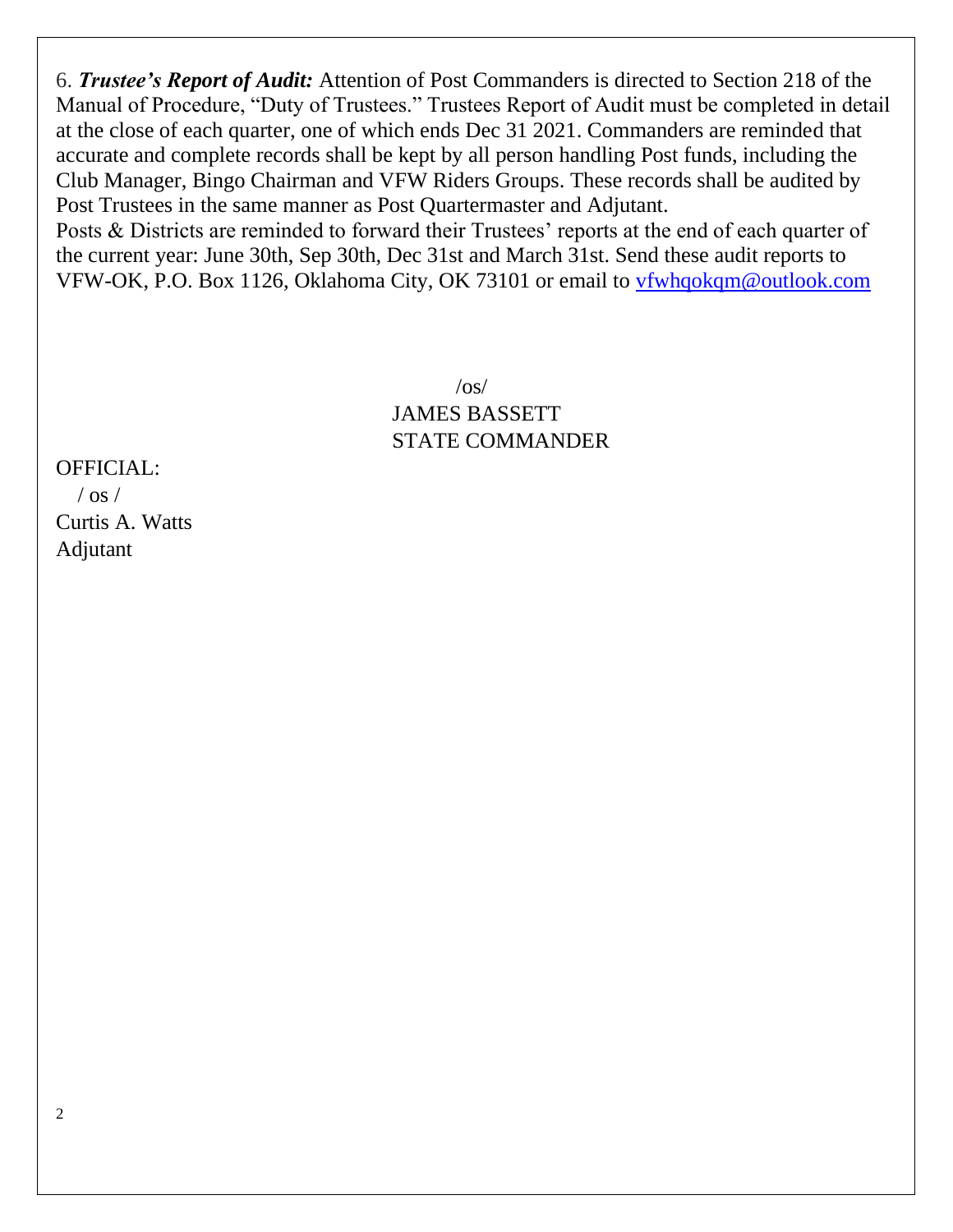# *Commander Jim Bassett*

Oklahoma is 8<sup>th</sup> out of 14 Departments within the Southern Conference. Oklahoma is 41<sup>st</sup> out of 52 Departments within the Veterans of Foreign Wars. *As of 29 November 2021*

Merry Christmas to all. I hope each of you have a joyous Christmas! Enjoy your time with

friends and families. I ask that you remember our troops that are away from their family and friends. Also, those that need help and comfort. Make reaching out to members a holiday tradition.

I attended Southern Conference in Hilton Head, South Carolina. Kudos to Department of South Carolina for a fun filled time. Next year, North Carolina will host. Then in 2023, Oklahoma will have the honor of hosting the Southern Conference. This is a great opportunity to meet and visit with members from 13 other states.

I'm still hearing about events that posts or districts are holding that we may have been able to help with. We need to be proactive in our communications of events that the department could have helped If your post or district is going to host or participate in a major event, please let the department know. We do have vendors that



may help your event. We cannot ask them if we do not know about them. Please help the department get word out.

Recruiting versus retention. If we retain our members, then we have cut the numbers to recruit in half. Let's make it easy on ourselves. What are you doing to keep your members?

I have been asked if I have a special project. The answer is no. My concentration is on retention. My class of commanders has created a perpetual Voice of Democracy scholarship. Currently it is only a \$2,000 to the recipient. The more money donated to the scholarship, the more can be awarded to the recipient. To donate to this worthy cause, you can send the money to our department to be collected as a total donation from the department or you can send your donation to: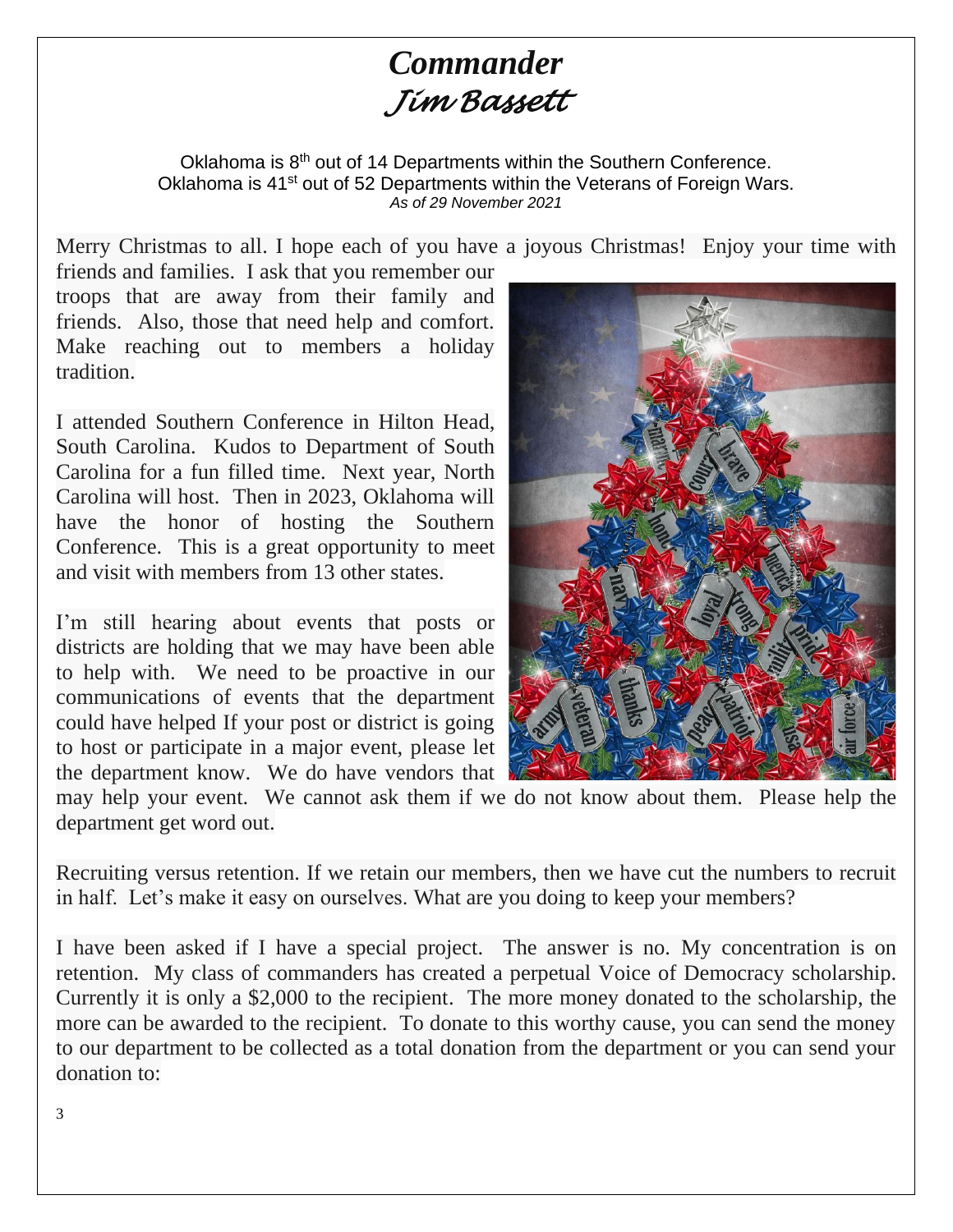Class 122 VOD Scholarship James Lierz VFW National Headquarters 406 W. 34th Street Kansas City, MO 64111 816.756.3390

We have multiple investigations or enquiries going on. Please let the processes continue to their conclusions. Please don't talk about them, spread rumors or speculation about the proceedings. Spreading lies or misinformation only complicates the process and contaminates the body pool if we need take something to an Article 9 hearing. We meet to "*transact business of mutual benefit. Do not let petty jealousies or trivial personalities influence our deliberations. Let us uphold always the obligations of unselfish comradeship and loyalty to our organization and to the government of the United States of America*." Please, let us not forget that.

As always, I want everyone to take precautions that they feel they need to do to stay healthy. Be it wearing a mask, social distancing, or taking the vaccine. Do what you feel is best for your health. The winter months are on their way. Family holidays are planned. Don't forget those without families. This can be a depressing time of year for many, keep an eye out and check with people; Buddy Checks. Stay healthy, stay on top of deadlines, but mostly, remember to have fun. We have many wonderful opportunities out there; we just need to capitalize on them.

#### Jim Bassett

State Commander Department of Oklahoma Veterans of Foreign Wars P. O. Box 1126 Oklahoma City Oklahoma 73101 405.664.3929 [Bassettj15@yahoo.com](mailto:Bassettj15@yahoo.com) <https://vfwoklahoma.org/> *While others talk...do. While others fear...believe. While others wait...work.*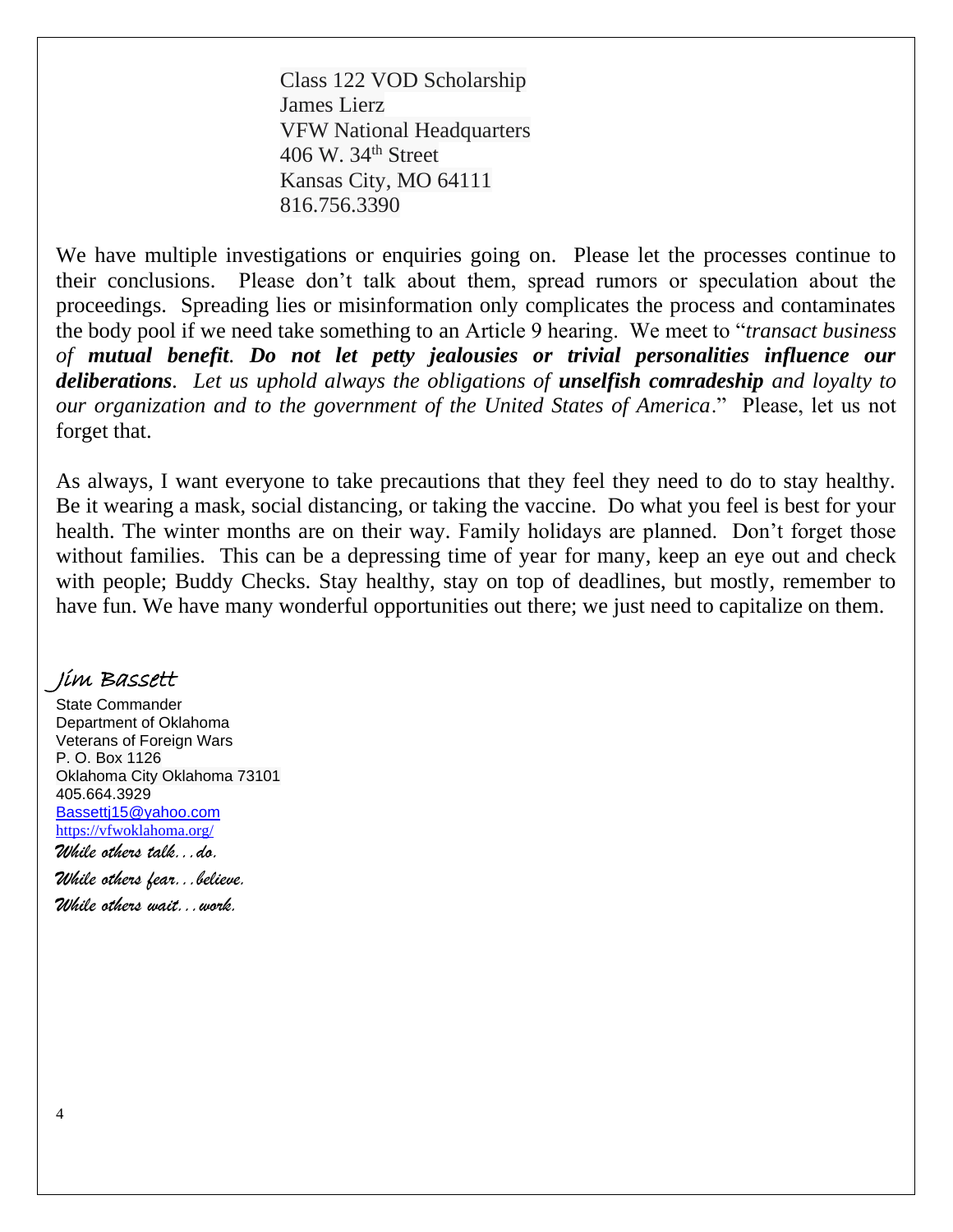# *Senior Vice Commander Jeremy Owen*

Comrades, I hope these comments find you healthy and happy! If not I pray for a speedy recovery. November was a busy month for the VFW and AUX, we made it through but it's not time to slow down! With Pearl Harbor remembrance, Christmas, and the year all coming quickly. Remember this time of year is hard for a lot of people so don't hesitate to pick up the phone and do buddy checks or even go see them. Let's talk about retention. If you didn't know, we lose a large number of members that leave our organization simply because no one has asked them to pay their dues. Pick up the phone and call your annual members. We are in full motion getting our southern conference put together, our year to host is 2023-24. If you feel you could be of benefit for the planning of it, contact Commander Bassett or A/Q Watts. We are on track to have a great year so let's keep pushing TEAM OKLAHOMA.

Have you thought about supporting our very own Oklahoma VFW Foundation? There are several ways to do it: Amazon smile is a great way. Just go to [https://smile.amazon.com](https://smile.amazon.com/) once there then find Oklahoma Veterans of Foreign Wars Foundation. Post donations & personal donations are another great way to support our Foundation. Donations are tax deductible. Donating to the Oklahoma VFW Foundation is a way of donating back to Posts within our department and our programs. Donors may also designate where they want their donation dollars to go toward, for instance, Veterans Services, Honor Guards, etc. Donations can be sent to Oklahoma VFW Foundation, P.O. Box 1126, Oklahoma City, OK or by visiting the Foundation website at [https://okvfwfoundation.org](https://okvfwfoundation.org/) and the selecting the donate button.

Jeremy Owen State Senior Vice Commander Department of Oklahoma

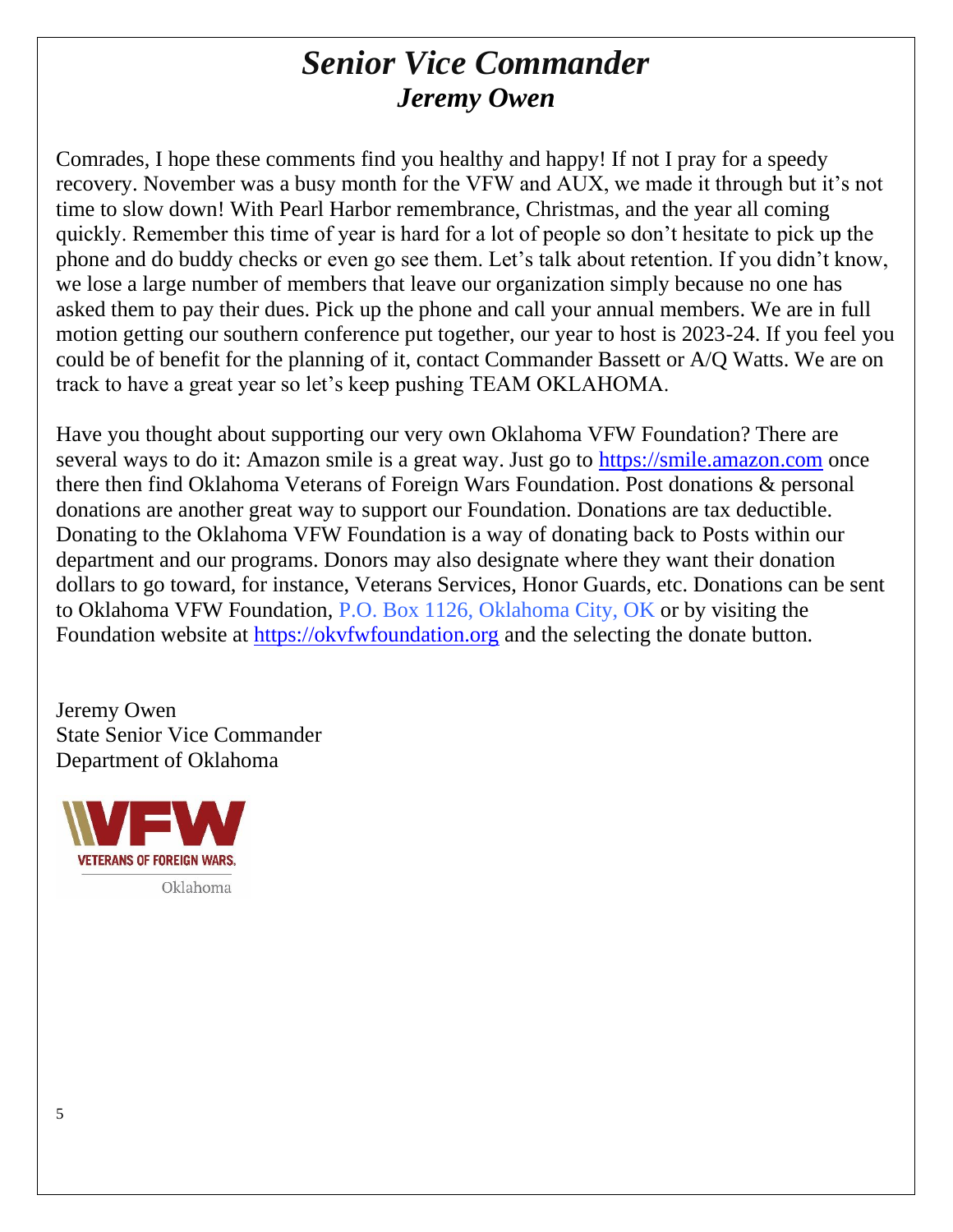## **Junior Vice Commander Erica Traxler**

*Student Veterans of America Liaison Citizenship Education Chair*

Comrades,

I hope this month's General Orders finds you well. I would like to remind the District JVCs that we are having JVC training on December 5th at 3pm. The post meetings will be held on 11 & 18 December. They will be 1-3pm and 3:15-5:15pm both days. Quadrant 1 will be at 1pm, Quadrant 2 at 3:15 on December 11th. Quadrant 3 will be at 1pm and Quadrant 4 at 3:15 on the 18th. If you have questions, please send them to my email. Also, please let me know if you will not be able to attend.

I hope that each post and district has been successful setting up their Facebook pages. Social media is an excellent way to advertise and communicate. You can also share information about your events with Comrade Kinsler for him to post on the Department's Facebook page. The more we communicate then more people we will be able to reach about all the wonderful things you are doing for veterans in your communities.

Mid-Winter is January 14-16 this year at the Embassy Suites again. Please get your rooms reserved so we can see you there. We can always have more venders attend so if you know of any please get them signed up. You can reach out to me if you need assistance getting them registered. The only way these conventions can be successful is by people participating. We can learn from one another, assist with events, and help make the team stronger.

Membership is crucial to keep this beloved organization alive and fighting for our freedoms and rights. Every day I am emailed membership stats for the nation. I see how every state is doing, plus I am emailed our state statistics down to the post. We need to continue to recruit because the new members we recruit today are our future. We want to continue the VFW legacy and recruiting is how we do that. You can order membership applications from the VFW store or get them from your post. If you have a recruiting event and want a state representative present please reach out so we can accommodate. I look forward to seeing each post grow.

This was my first time attending the Southern Conference and it was interesting. Many CoA members were present and took notes on what we liked and did not like to help make our hosting of Southern Conference the best it can be. If you have any information to assist our committee on making this the best SC ever please do not hesitate to contact us. We are one team and we will represent as one. I hope many of you decide to attend and show the other states in the SC how we Oklahomans conduct business.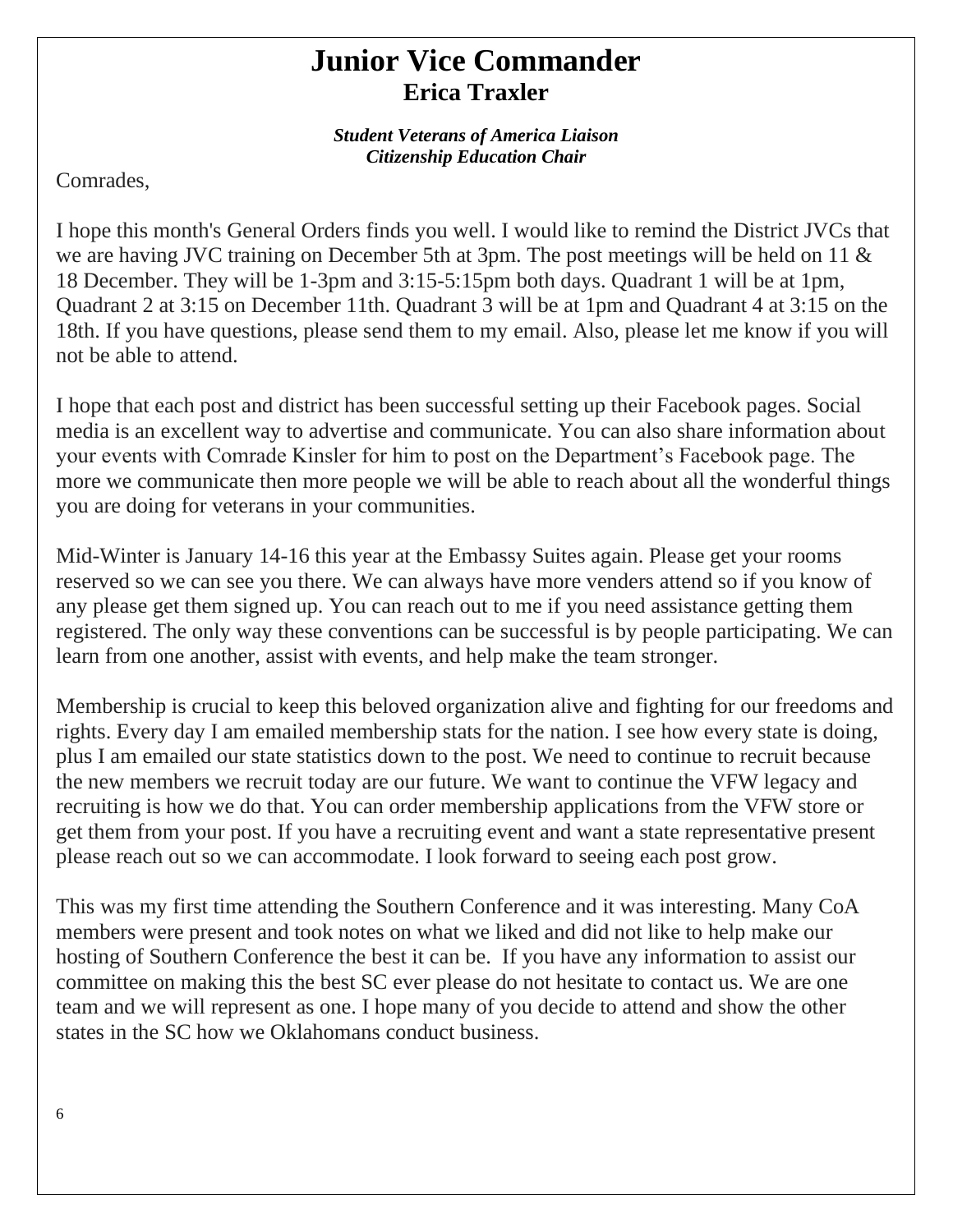Thank you again for allowing me to serve you as the Oklahoma Junior Vice Commander. This is truly an honor. I look forward to seeing you at Mid-Winter at the Embassy Suites Hotel by Hilton. Please call, text, or email if you need anything. --

#### **Erica Traxler**

Junior Vice Commander, VFW Oklahoma Student Veterans of America Liaison Citizenship Education Chair 989-239-5999 ericatraxlervfw@gmail.com

#### **VFW OK Jr. Vice Commander Erica Traxler is inviting you to a scheduled Zoom meeting. 3-5PM, 5 Dec 21.**

Topic: District Jr. Vice Training Time: Dec 5, 2021 03:00 PM Central Time (US and Canada)

Join Zoom Meeting https://us02web.zoom.us/j/83198127888?pwd=TVB4TVI5b1pTaDMycERnWnpSOGtrdz09

Meeting ID: 831 9812 7888 Passcode: 757300 One tap mobile +12532158782,,83198127888#,,,,\*757300# US (Tacoma) +13462487799,,83198127888#,,,,\*757300# US (Houston)

Dial by your location +1 253 215 8782 US (Tacoma) +1 346 248 7799 US (Houston) +1 669 900 9128 US (San Jose) +1 301 715 8592 US (Washington DC) +1 312 626 6799 US (Chicago) +1 646 558 8656 US (New York) Meeting ID: 831 9812 7888 Passcode: 757300 Find your local number: https://us02web.zoom.us/u/km1CB34D

**VFW OK Jr. Vice Commander Erica Traxler is inviting you to a scheduled Zoom meeting. 1-3 PM, 18 Dec 2021**

Topic: Post Jr. Vice Commander Training Time: Dec 18, 2021 01:00 PM Central Time (US and Canada)

Join Zoom Meeting

7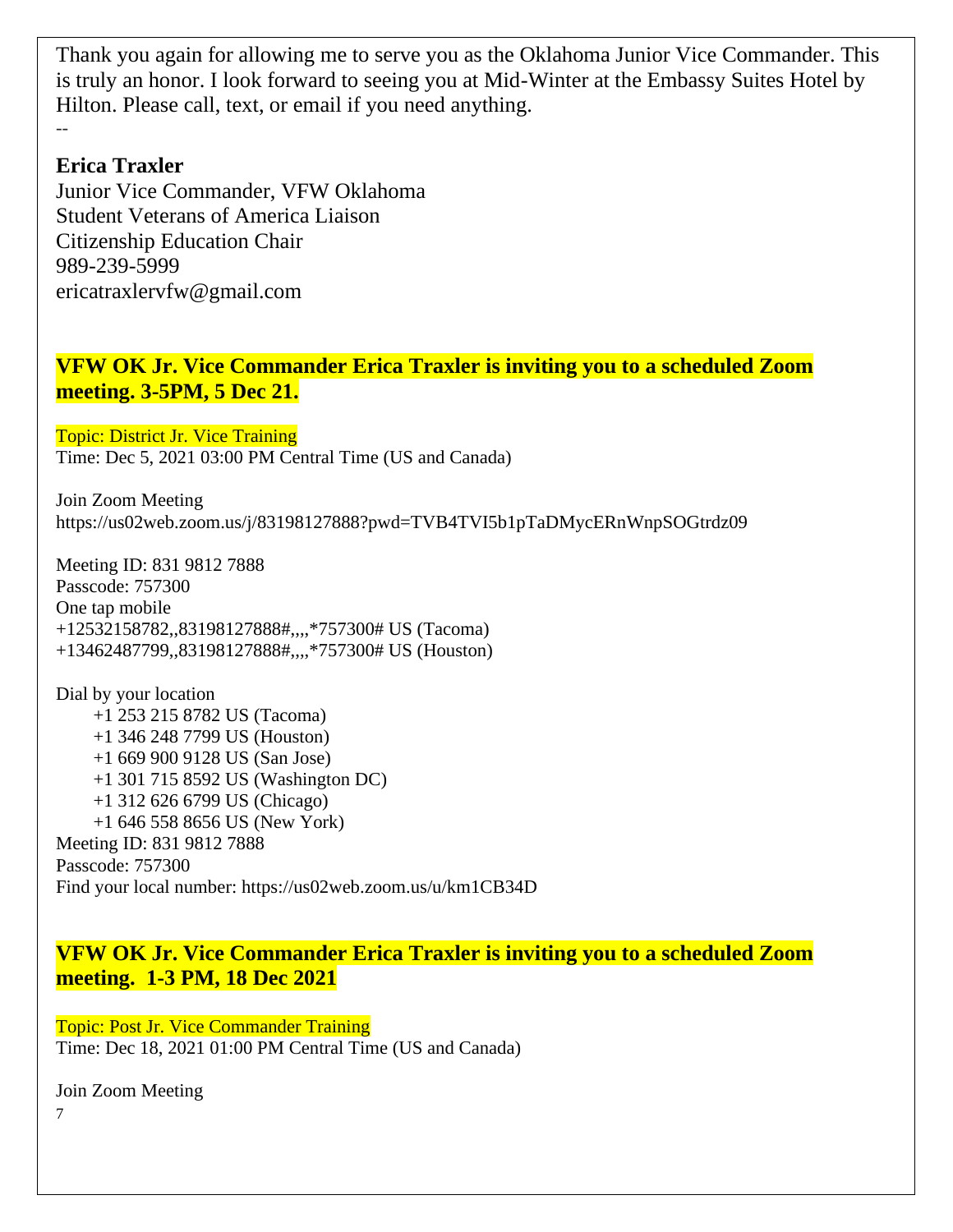https://us02web.zoom.us/j/84461157580?pwd=R2llSld4VFVuVTNTSHpRUGVKWFlDdz09

Meeting ID: 844 6115 7580 Passcode: 945612 One tap mobile +16699009128,,84461157580#,,,,\*945612# US (San Jose) +12532158782,,84461157580#,,,,\*945612# US (Tacoma)

Dial by your location +1 669 900 9128 US (San Jose) +1 253 215 8782 US (Tacoma) +1 346 248 7799 US (Houston) +1 646 558 8656 US (New York) +1 301 715 8592 US (Washington DC) +1 312 626 6799 US (Chicago) Meeting ID: 844 6115 7580 Passcode: 945612 Find your local number: https://us02web.zoom.us/u/kc2lF8xvv7

#### **VFW OK Jr. Vice Commander Erica Traxler is inviting you to a scheduled Zoom meeting. 3-5 PM, 18 Dec 2021**

Topic: Post Jr. Vice Commander Training Time: Dec 18, 2021 03:00 PM Central Time (US and Canada)

Join Zoom Meeting https://us02web.zoom.us/j/83978725708?pwd=WjhOM1owbUhPcVFGRXVKV3hYcHI5dz09

Meeting ID: 839 7872 5708 Passcode: 336715 One tap mobile +16699009128,,83978725708#,,,,\*336715# US (San Jose) +12532158782,,83978725708#,,,,\*336715# US (Tacoma)

Dial by your location +1 669 900 9128 US (San Jose) +1 253 215 8782 US (Tacoma) +1 346 248 7799 US (Houston) +1 646 558 8656 US (New York) +1 301 715 8592 US (Washington DC) +1 312 626 6799 US (Chicago) Meeting ID: 839 7872 5708 Passcode: 336715 Find your local number: https://us02web.zoom.us/u/ko0g2b6Py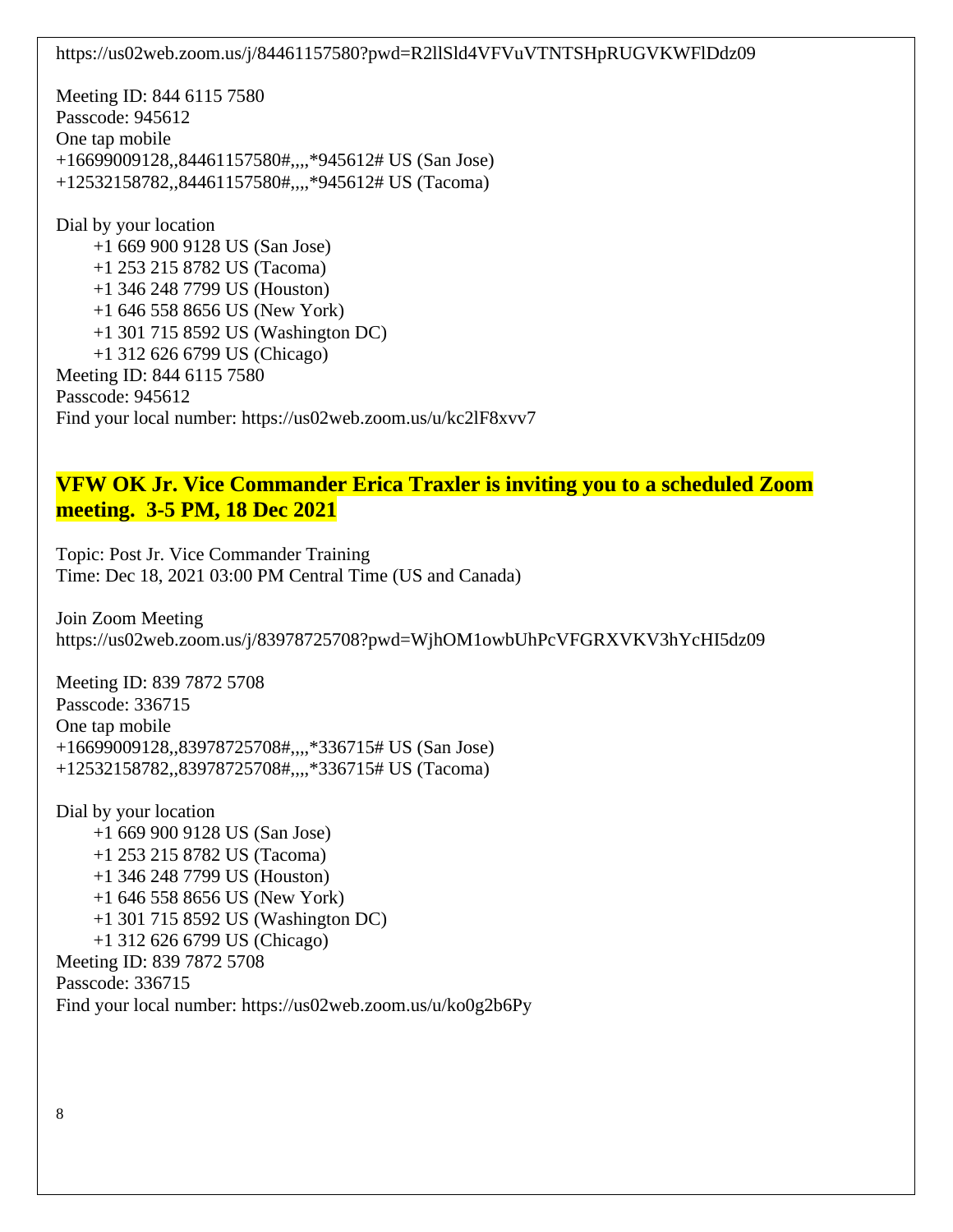### *State Adjutant/Quartermaster Curt Watts Department Parliamentarian (RP)*

ADJUTANTS: Please note that Voice of Democracy, Patriot Pen, and Teacher of the Year reports will need to be submitted into the All-American Dashboard via the Online Membership System (OMS) access. Post Adjutants will submit their reports using the AA Dashboard. District Adjutants will approve and/or edit the Post reports. District Adjutants will submit the district's reports and the Department Adjutant will approve then wait for National approval. This system is a great tool, and we need to utilize it to our fullest extent.

### **<><><><><><><><><><><><><><><><><><><<><><><><><><><><><><><><><><>** *National Council Member Curt Watts*

Comrades, I hope all is well with each of you and your families and that you had a "thankful" Thanksgiving. Sharon & I hope that each of you and your families will have a blessed and peaceful Holiday Season filled with joy, laughter, and fun with family and friends. Let us always count our blessing and remember those less fortunate than us and do what we can to lessen their burden during this season of giving.

I wanted to inform you of a few things on the National level.

Quartermaster General Debra Anderson provided a summary of results from the VFW Operating Budget for the fiscal year ended August 31, 2021, and I wanted to share these with you.

The VFW ended the year with a \$2,250,480 surplus from normal operations. There was some incredible stock market performance for the year ending with \$13,057,633 of gain on our general fund reserve investments. In addition, the market performance also had a significant impact on our Life Membership Fund and Pension Plan. The assets in our Life membership Fund increased by \$30 million during the year. This should have a positive impact of future dues payouts.

Quartermaster General Anderson also made note of a few larger items that had both positive and negative impacts on the current year operations:

- 1) **Salary & Benefits** The VFW eliminated several positions during the year and operated with many additional open positions. Because of positive market performance, our pension expense was significantly less than budgeted. Overall, the salaries and employee benefits saving were \$2.3 million.
- 2) **Travel** COVID-19 continue to have a significant impact on the organization for the first half of our fiscal year. Cancellations of in-person Washington Conference, officer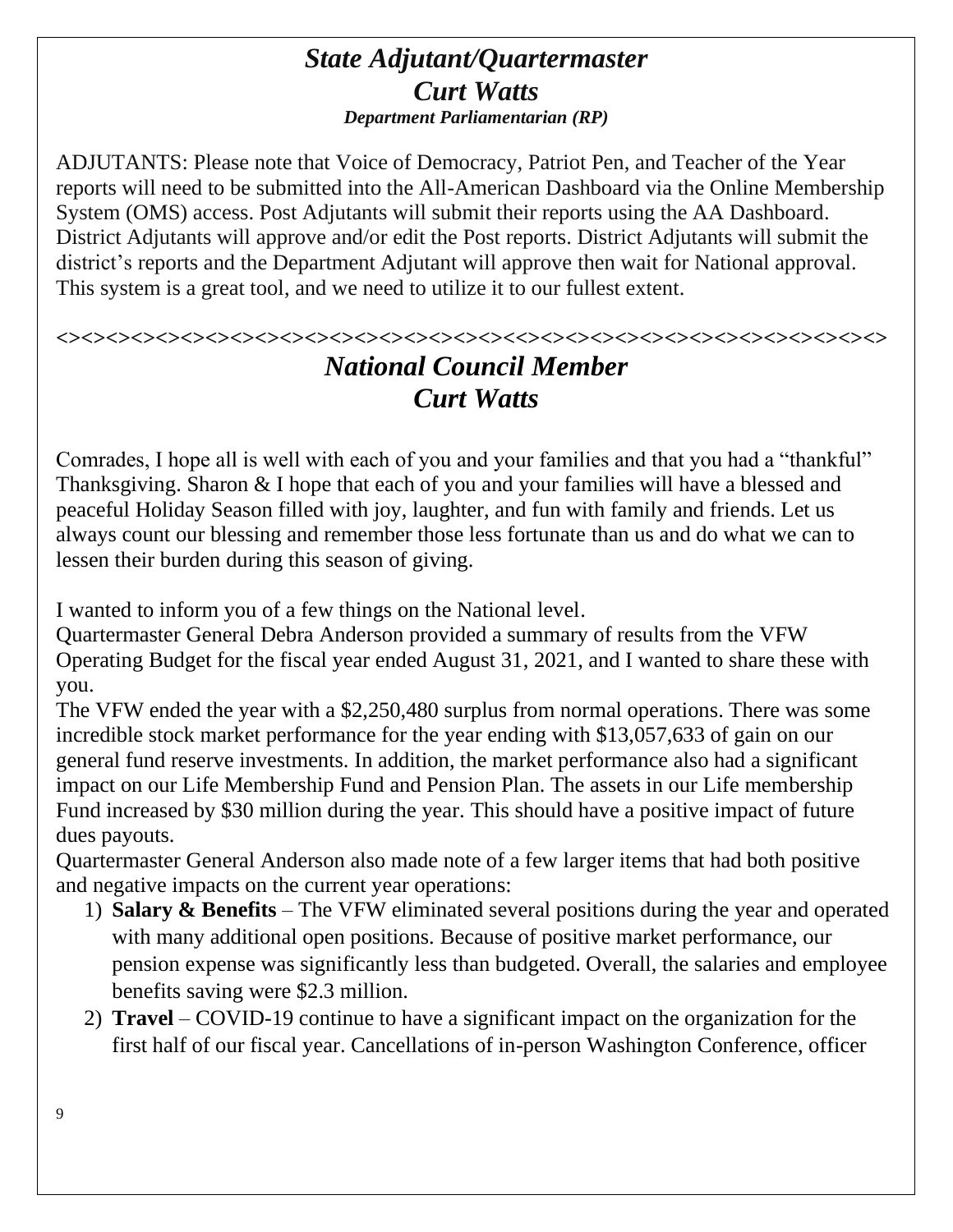training, service officer training, foreign travel & general travel produced savings of approximately \$2 million.

- 3) **General Administration** The VFW was short of our budgeted amount for Contributions Revenue by \$950,000. This is primarily unrestricted estate revenue. VFW did receive some restricted estate gifts valued at \$1.47 million that were restricted for our veteran service work.
- 4) **Programs** The VFW expended more in Post Pandemic Grants and Help-A-Hero scholarships than were budgeted, but this was supported by increased funding from the VFW Foundation to off-set these additional programmatic expensed.
- 5) **Emblem & Supply** The VFW Store revenue ended up significantly under budget. The impact of COVID the first half of our fiscal year limited sales opportunities with Posts and Departments. The Store had a strong finish the second half of the year, and more normalized operations in this fiscal year is expected.

Quartermaster General Anderson stated that "We believe that our strong operational performance over the last decade will provide the organization a solid foundation as we move forward."

Currently, the National Legislative Conference in Washington D.C scheduled for late Februaryearly March is still a go. However, there are some concerns as to what might transpire due to COVID. Our hopes are that we are allowed to meet with our Senators and Representatives and speak for Veteran related legislation.

If you have yet to hear, Oklahoma's candidate of choice for National Jr. Vice Commander-in-Chief nominee from the Southern Conference Al Lipphardt from Georgia won the election during the Southern Conference held in Hilton Head Island, SC in November. Oklahoma votes made a difference. Please note Comrades that Al was deeply touched by Oklahoma's support and wanted us to thank each of you.

Comrades, feel free to contact me at my email address below or my cell number if desired. Respectfully,

Curt Watts National Council of Administration 2021-22 Oklahoma [vfwokncm@outlook.com](mailto:vfwokncm@outlook.com) 405.590.8577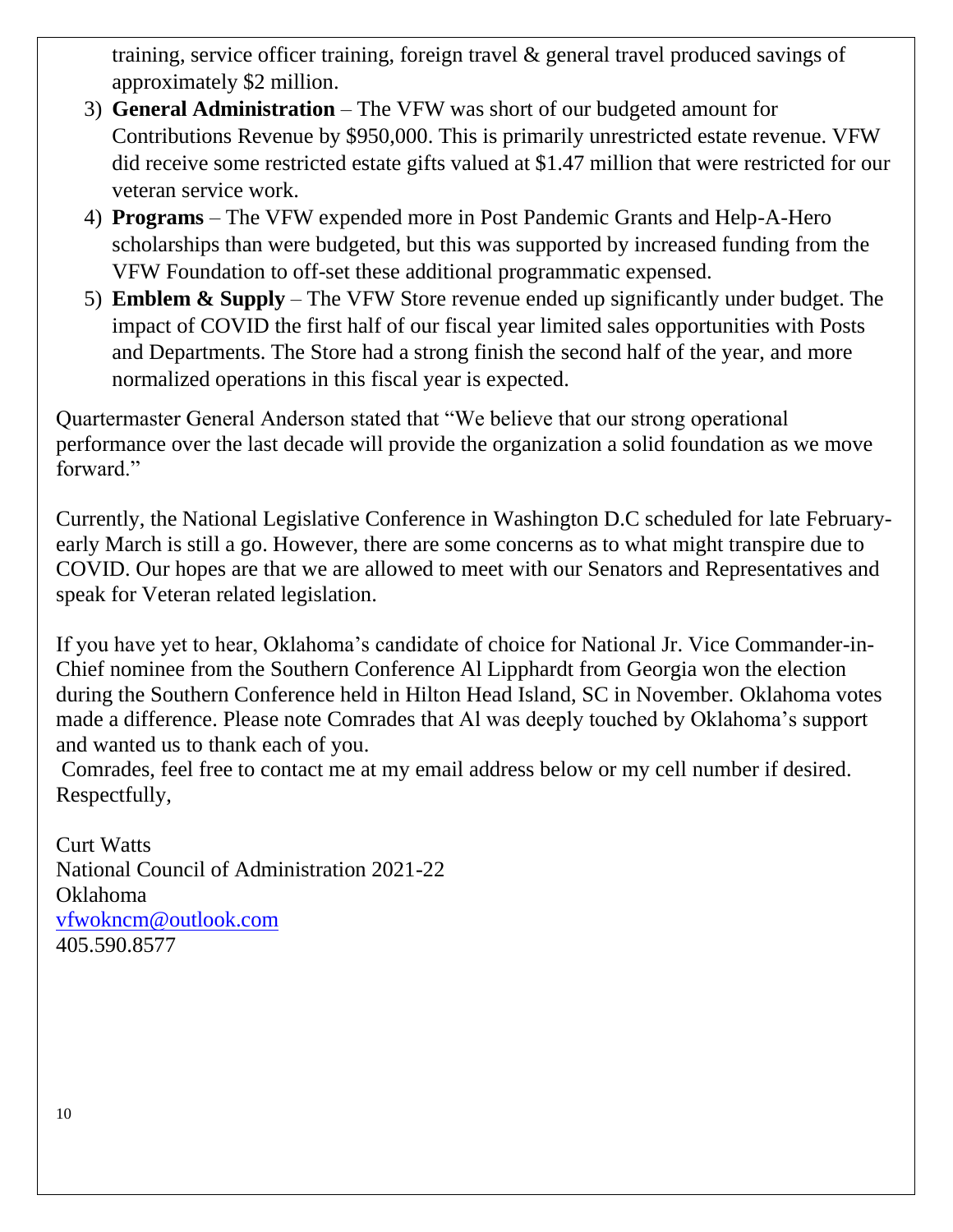### *State Surgeon Mike Iron*

Mike wanted this article from the Surgeon General Dennis Guthrie posted.

### **Suicide**

Suicide- a very dark subject. One which a lot of people feel extremely uncomfortable speaking about it. Just like in the 1950's, 60's, and 70's speaking about breast cancer, until First Lady Betty Ford brought it out in the open. Today, many lives are being saved because we talk about breast cancer. We have walking and running fund raisers that help with awareness, as well as pink t-shirts and the media talking about it.

We need to start making suicide apart of the conversation. We need to be talking about the "Signs". Knowing the "Signs" can help save the life of a friend or even a loved one. Veterans' families especially need to know the "Signs". Veterans and active-duty military still have extremely high rates of suicide in all age groups. Veterans struggle with the experiences they had while serving our country. Ageing veterans can be dealing with the loss of a spouse and/or health issues.

We all have triggers that can affect how we manage everyday stressors. Stressors such as the Afghanistan withdrawal. How this event was handled by our military and our government affected veterans of all wars. For Vietnam veterans it reminded them of the fall of Saigon. For all post 9-11 veterans they wonder what all the sacrifice was for. Families who lost loved ones are affected.

Another big stressor for many veterans is the holidays. Those veterans that are self-isolated are particularly vulnerable. Some dates or anniversaries of trauma are hard but if they fall during the holidays, it may become more than they can bear. We need to constantly check in on our "buddies" and if they need help get them the help they need.

I recently heard a Director of a VA hospital say we are down to 17 a day from 22 a day committing suicide. I did the math; 17 a day adds up to 6,205 a year! When we were losing 22 a day that added up to 8,030 a year. To put this in perspective we lost 7,000+ in 20 years in the middle east. Better than half of all veterans have never been in the VA system. To me that means there is a lot of work to be done getting veterans connected to the programs that can help. We need to build partnerships to serve the needs of our veterans and their families, for their physical wounds as well as their invisible wounds.

The National VFW, along with other service groups, and state Veteran agencies, all provide training and resources to Veterans Service Officers (VSO's) to help veterans directly create a road map and identify resources to give hope for the future. Programs such as Unmet Needs,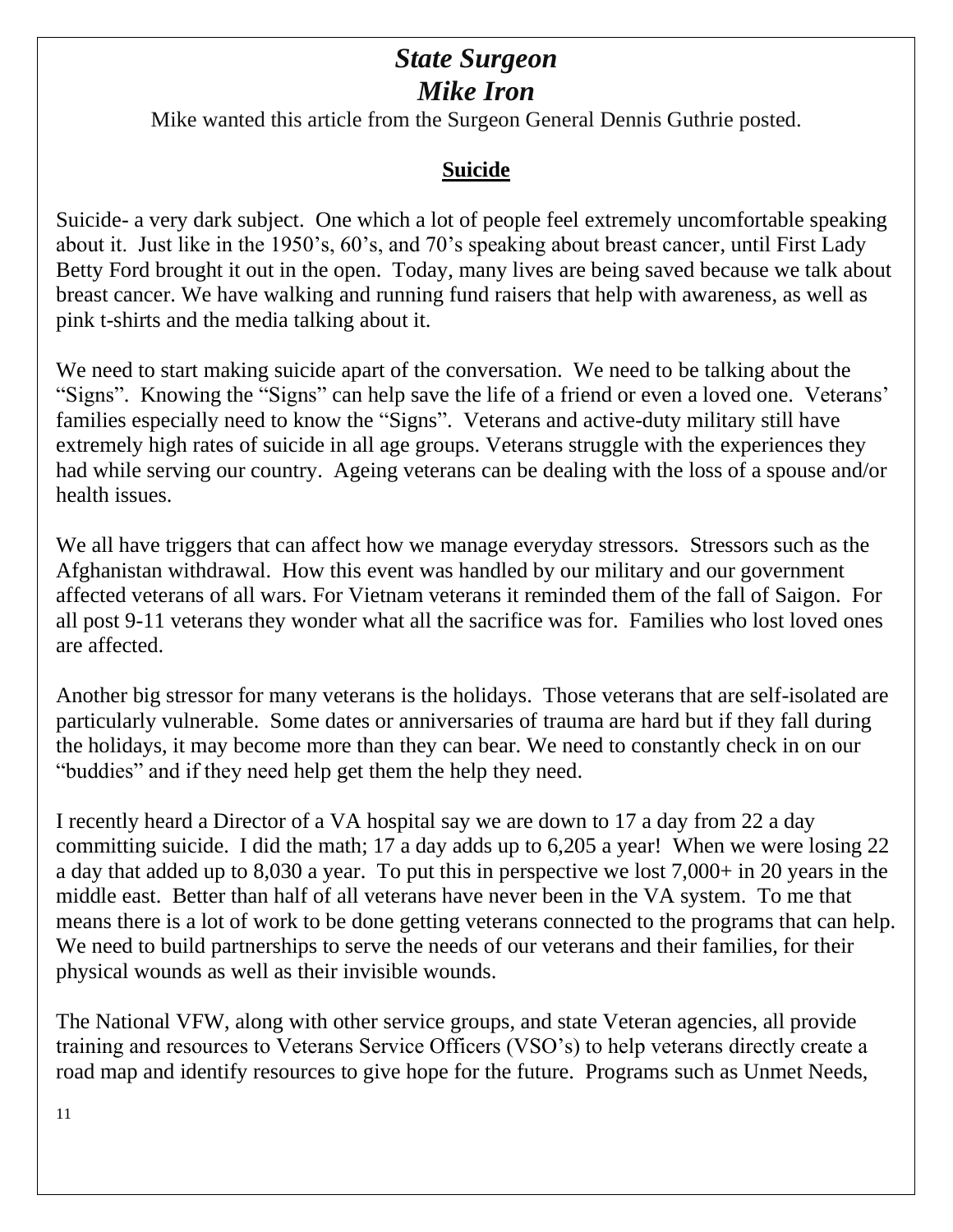employment training, and scholarships for education are just a few examples. Getting every veteran set up at the VA for evaluation of medical and psychological needs is critical. Along with these programs the VSO's can obtain benefits to help stabilize the veteran's finances and give each veteran time to seek support groups. Support can be found at Vet Centers, the VA, and other non-profit groups. Support might be found in another veteran, perhaps that older vet that has managed to make it through to a productive life.

One group of veterans that is often overlooked is our National Guard units. They only meet once a month. They are sent back home after deployment. Sometimes they got out after deployment and are entirely overlooked and fall through the cracks in the system. The VFW in each state needs to make sure our National Guard troops know about and understand what is out there for them. Their families need to know what is out there for them. Too often both National Guard and Active-Duty military that wish to remain in the service do not want to ask for help as it is still a stigma, and they feel it will affect their ability to obtain promotions.

Many VFW Posts have already adopted National Guard units. Checking with the Commanding Officer, the  $1<sup>st</sup>$  Sgt., as well as the family readiness person to make sure they are using the "Buddy System" can help save lives. The "Buddy System" is simply checking on and talking with those you served with. You were with them when they had good days and when things did not go so well. Talking, listening, and knowing the "Signs" can help.

So, getting back to lowering the number of suicides: It means making sure veterans, their family and friends understand the "Signs" and what to do if they see one or more of these signs is particularly important.

- 1) Thinking about hurting or killing themselves,
- 2) Looking for ways to kill themselves,
- 3) Talking about death, dying, or suicide,
- 4) Self-destructive behavior such as drug abuse, weapons, etc.,
- 5) Hopelessness, feeling like there is no way out,
- 6) Anxiety, agitation, sleeplessness, mood swings,
- 7) Feeling like there is no reason to live,
- 8) Rage or anger,
- 9) Engaging in risky activities without thinking,
- 10) Increasing alcohol and drug abuse,
- 11) Withdrawing from family and friends.

### We have a National Crisis line 1-800-273-8255, or chat at VeteransCrisisLine.net, or text **to 838255.**

Some states also have a "hot line". We need to get these out and keep pushing them. Family and friends need to use the A.C.E. system:

A Ask directly, "are you thinking about hurting yourself?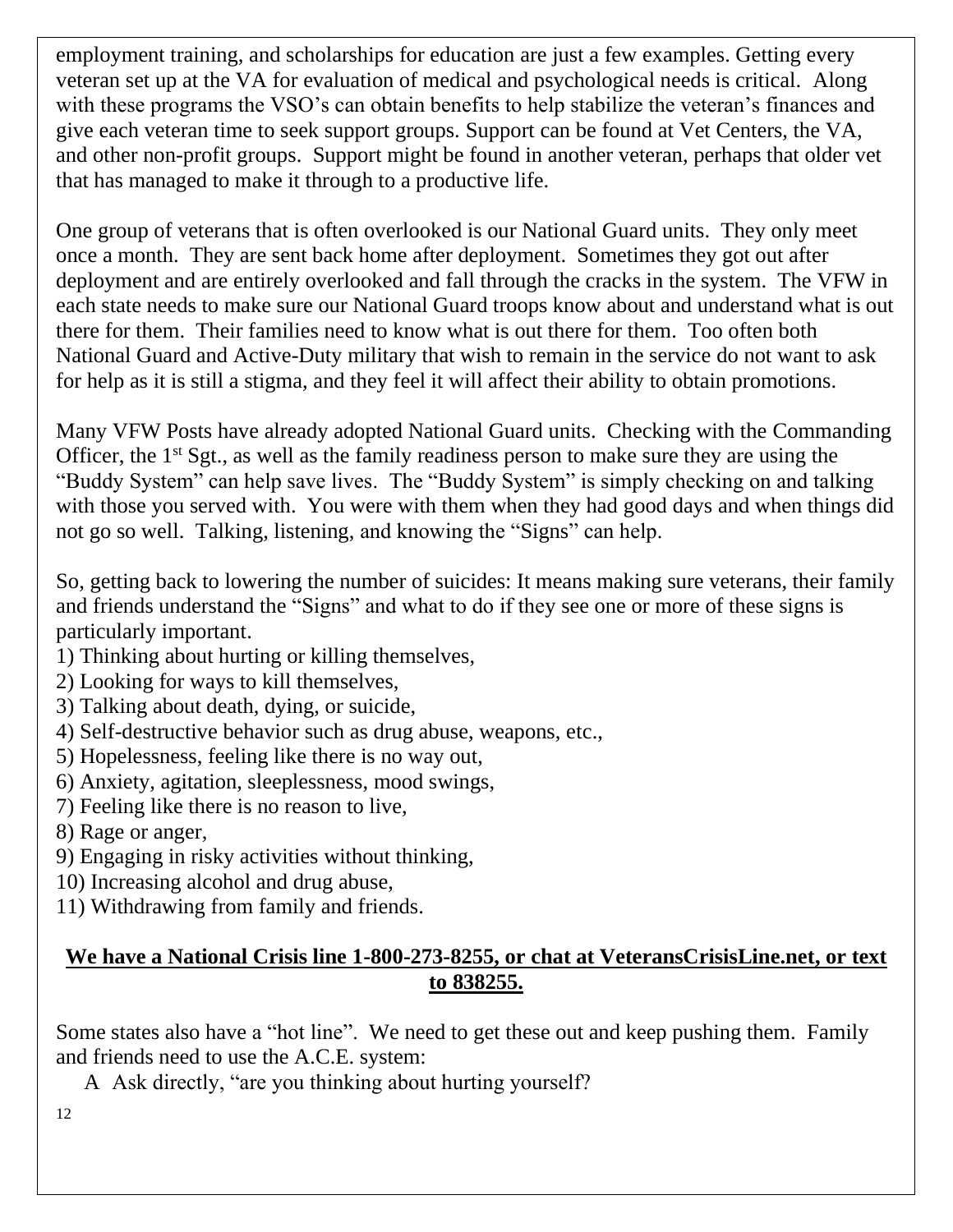C Care – comely control the situation. Listen and show concern. Talk to them and let them talk, **LISTEN**.

E Escort- do not leave this veteran alone to take care of problems! Get help from a professional. Remove all firearms or other things from this veteran which could be used to harm himself or herself.

These are but a few of the things to look for. Veterans are incredibly good at hiding emotions and saying everything is ok. They have learned to push through to complete the mission. It is when things become so overwhelming that we as friends and family need to help. It is critical to step in and provide the support and professional help necessary at this point.

I was asked, "What should we do?" This is a very good question and I put it back to you, What can we do?

We can get involved, we can educate veterans and their families to know the "Signs". At our VFW Post we can hand out the cards from the VA with the signs and the Crisis Line information. We can offer to speak at different civic groups. Veterans are everywhere. Just saving ONE life is a huge accomplishment!

Please call me or email me with your questions, ideas, or what has worked for you.

Thank you for all you do for our veterans.

Dennis Guthrie Surgeon General 2021-2022 541-280-5161 75crazyhorse69@gmail.com

*<><><><><><><><><><><><><><><><><><><><><><><><><><><><><><><><><><*

### *National Legislative Committee Member* **Michael L. Merit, PSC**

Team Oklahoma,

We are just about half-way through this VFW administrative year (21-22) and almost half way through this congressional term (21-23). Currently, the VFW supports 133 of 134 bills it is watching. Today, I finished up our latest scorecard of how well the Oklahoma Congressional Delegation is supporting those bills. If I had to give them a grade as a whole concerning those particular bills, they would receive a resounding "F".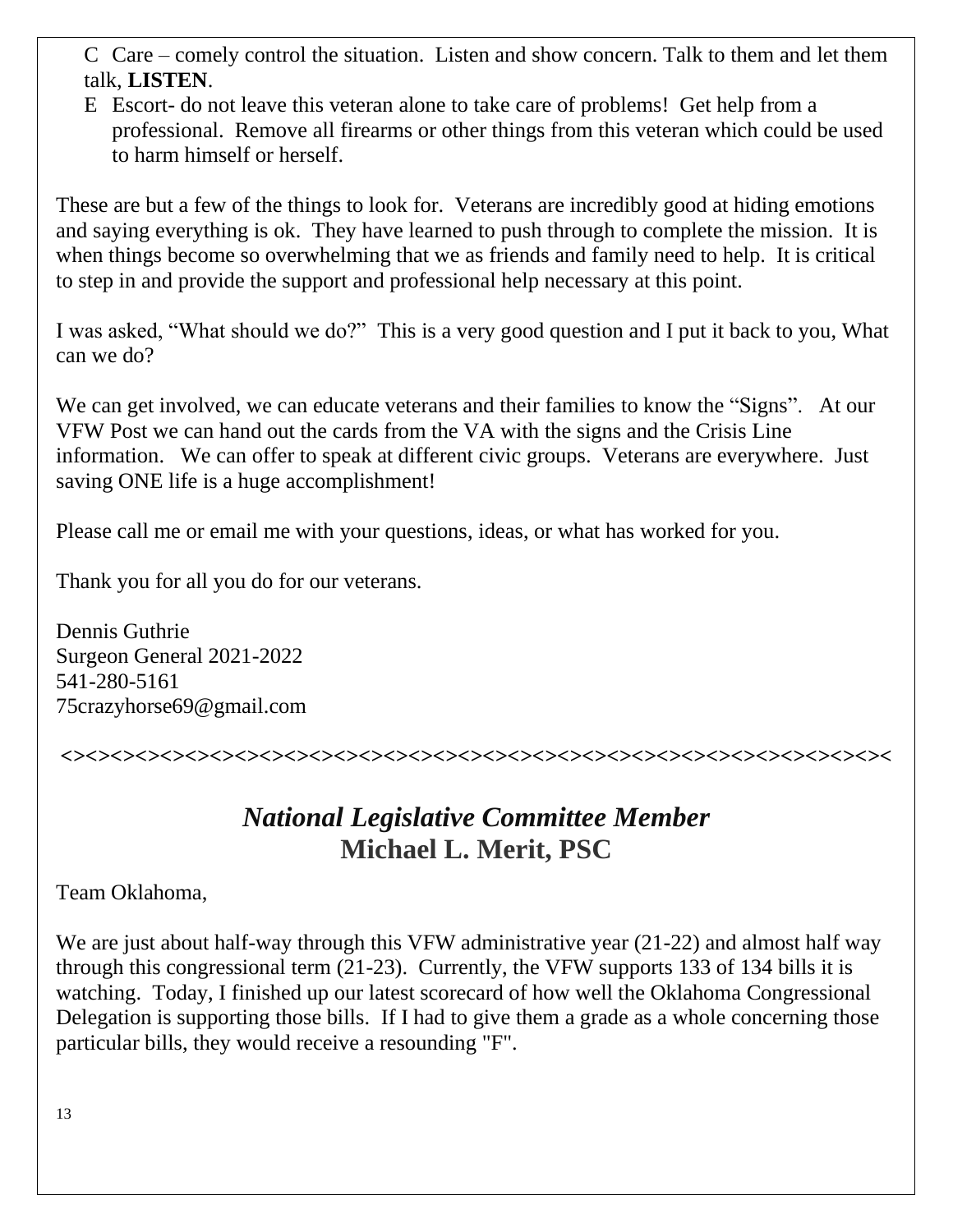I have attached that scorecard to this email for you to review. Each bill on the Excel spreadsheet is linked to its corresponding page at [congress.gov](http://congress.gov/) so you can review what each bill is about, should you choose to. What this scorecard shows me is that we need to communicate better to our congressional delegation and urge them to support these bills. Remember, the more they hear from us, the better they represent our Oklahoma military, veterans and their families. But, they won't listen if we do not give them a reason to.

So, we are going to be trying something new. At the upcoming Mid-Winter Conference, we will be having a joint legislative class for the VFW and Auxiliary so we all can better understand this process and get even more involved. Watch the next few Department General Orders for more information. I hope a lot of you will attend so we can make our voices heard even more.

If you have any questions, please do not hesitate to get in contact with me at: [okvfwlegislative@gmail.com](mailto:okvfwlegislative@gmail.com)

V/R, Michael L. Merit All American State Commander 20-21 District 5 Commander Grand Quartermaster/Adjutant MOCOK VFW Department of Oklahoma

*Note: Please see Comrade Merit's attached Excel spreadsheet "VFW Supported Bills-Oklahoma Cosigners" with legislative-related information.*

*<><><><><><><><><><><><><><><><><><><><><><><><><><><><><><><><><><*

### *Voice of Democracy, Patriot Pen & Teacher of the Year Chairman Mike Devenitch*

14 **VFW YOUTH SCHOLARSHIPS:** Thanks for everyone's hard work! The next deadline is to have district judging completed by December  $15<sup>th</sup>$ . Please make sure the essay word count/time and have a **picture of the student** in your package sent to state. District judges please complete all paperwork so all posts and auxiliary get credit for the program. For the 2021-2022: **Voice of Democracy (VOD)** audio-essay program theme is - **"America: Where do we go from here?**" and the **Patriot's Pen (PP)** youth essay – **"How Can I Be a Good American?"** We will be sending a high school student to Washington, D.C.! : ) State judging will be held at the Moore Public Library, (Meeting Rm 1 & 2), 225 S. Howard Ave, Moore, OK on the evening of Thursday, January  $6<sup>th</sup>$ , 2022. Please contact me if you plan on attending this event to reserve a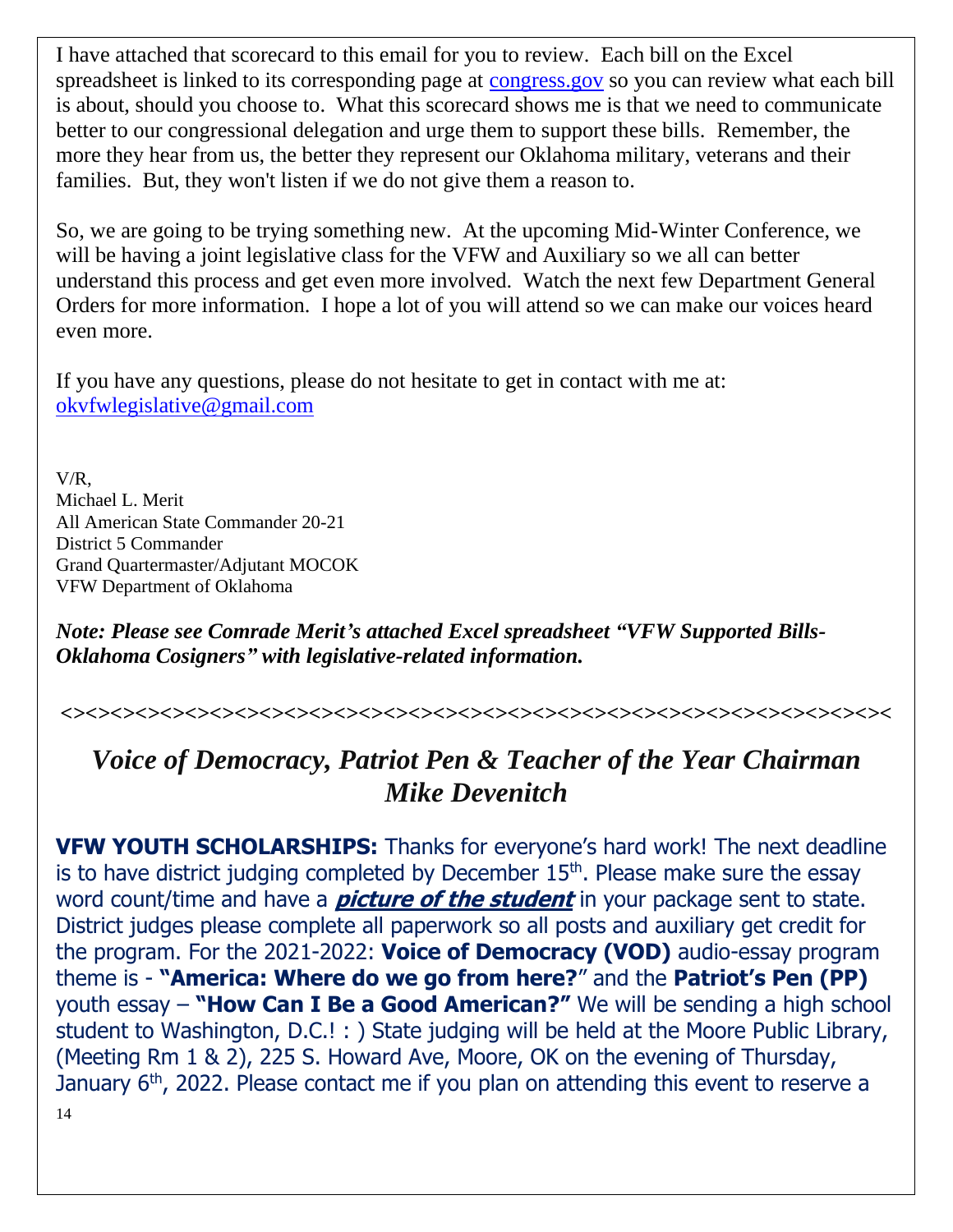seat. See<https://www.vfw.org/community/youth-and-education/youth-scholarships> for more info.

**TEACHER OF THE YEAR (ToY): EVERY POST CAN SUBMIT 3 PACKAGES!** Please give me a heads up email on packages being submitted. That is one for each category annually: elementary, junior high and high school teachers who teach citizenship education topics and promote America's history and traditions. Look for teachers who promote civic responsibility, flag etiquette and patriotism are great candidates for this award. Nominations can be submitted by fellow teachers, supervisors, you or other interested individuals. Submit all nomination to me. Post should have the teacher packages complete, be sure to complete fully and sign the ToY form. Please send to be by December  $15<sup>th</sup>$  so I can get ready for judging. See <https://www.vfw.org/community/youth-and-education/teacher-of-the-year> for more info.

VOD/PP/ToY CONTACT: Michael H. Devenitch, (405) 819-9914. 4224 Manhattan Dr. Moore, OK, 73160 [sentrymike@yahoo.com](mailto:sentrymike@yahoo.com)

**Michael H. Devenitch** Past State Commander (2012-2013) Department of Oklahoma Veterans of Foreign Wars *[sentrymike@yahoo.com](mailto:sentrymike@yahoo.com)*

*<><><><><><><><><><><><><><><><><><><><><><><><><><><><><><><><><><*

## *Veterans and Military Services Committee Chair Tony McGrew*

Hello Comrades,

VMS Programs are an integral part of the VFW's neverending obligation to assist members of the active-duty military, national guard and reserves, as well as their families. VMS is broken down into 3 distinct stand-alone programs.

- Unmet Needs
- Military Assistance Program (MAP)
- VFW "Sport Clips Help a Hero Scholarship" program

Veterans & Military Assistance Support Program is the VFW's never-ending obligation to assist members of the active-duty military, National Guard and Reserves, as well as their families.



15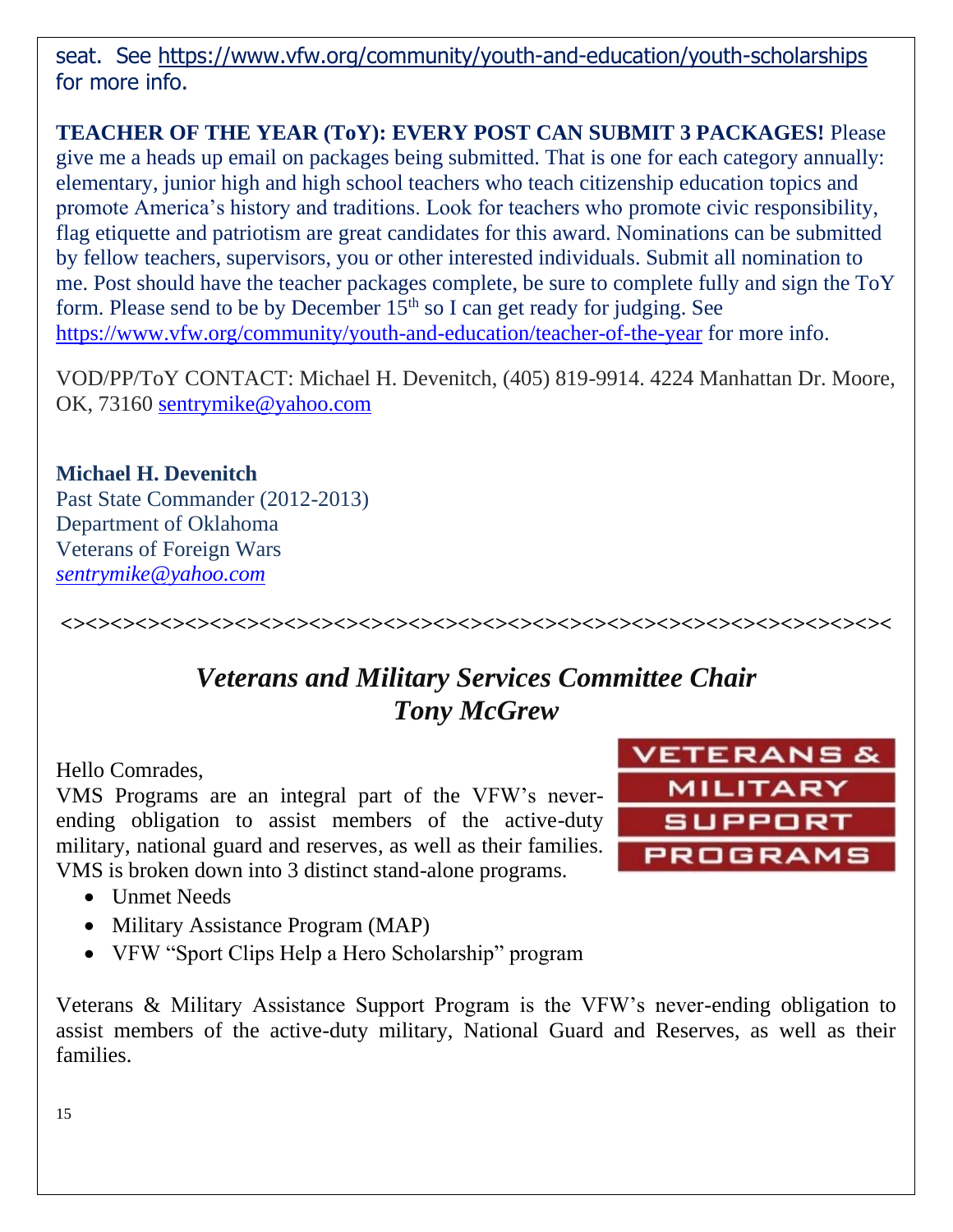One leg of this Program is the Military Assistance Grant Program outlined below

- Intended as financial assistance for Posts to sponsor events for active duty military units, National Guard, and Reserves.
- Events are most successful when local Posts interact directly with the military unit and involve the Veterans Service Officers.
- Grants are intended for food or food type items, plates, cups and so on. Amount provided is dependent on the number of military members and their families in attendance.
- A Military Assistance Grant application must be submitted to VFW National Headquarters a minimum of two weeks prior to the event.
- The application must be filled out completely by the Post and include a breakdown of the event budget and the VFW involvement with the event.

### Upcoming Volunteer Opportunities and Events:

I know this time of year is busy for everyone and just a few hours of your time can make a huge difference in our Brothers, Sisters and their family's lives. You be the ONE.

• December  $4<sup>th</sup>$ .

552 ACW Children's Holiday Party, Tinker AFB,

Providing refreshments for 400 children and 300 adults.

• December  $11^{\text{th}}$ .

Army National Guard's C Company 1-179Th Family Holiday Dinner, Edmond Armory - 104 Members and 80 Family Members.

• December  $12^{\text{th}}$ .

Army National Guard's A Company 1-179<sup>th</sup> Holiday Party El Reno -108 Members and 124 Family Members,

• December  $12^{\text{th}}$ .

Army National Guard's B Company 1-179<sup>th</sup> Holiday Dinner Vance AFB – 146 members and 37 family members

• December  $20<sup>th</sup>$ .

The Air Guard's 137<sup>th</sup> SOW Christmas Dinner Gift Baskets. We will be providing 25 Christmas Dinners for the Airman.

If you have any questions about these events, please get in touch.

Merry Christmas and a Happy New Year to all.

16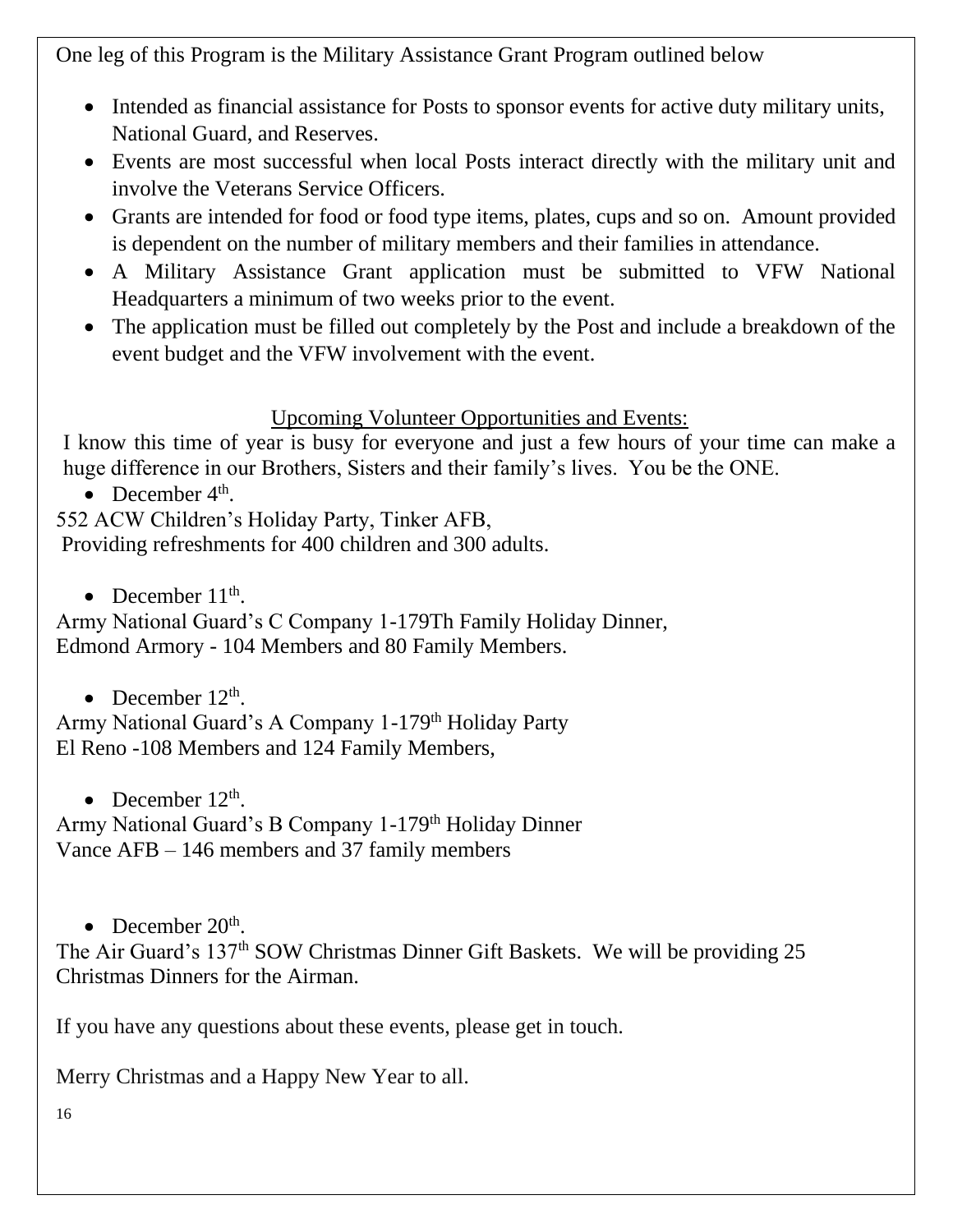All for One; One for All Tony McGrew State VMS Chair District 10 Commander Department of Oklahoma 405-820-6467 [Tony.vfw8706@gmail.com](mailto:Tony.vfw8706@gmail.com) [https://www.vfwoklahoma.org](https://www.vfwoklahoma.org/)

### *<><><><><><><><><><><><><><><><><><><><><><><><><><><><><><><><><> State Safety Chairman Ron Albert*

As the State Safety Chair, I hope these General Orders find each of you in good health. I would like to thank each of you for the unwavering support I have been given throughout my time in the Oklahoma VFW. I want all Post and District Commanders put safety before planning and remember the cold season is coming. Have extra blankets, food, water, and a flashlight in your car just in case of a break down. If you are going to travel, make sure you check your tires and heaters on your car to make sure they work prior to your trip.

I just want to remind everyone about the VFW Public Servant Award Citations for the Emergency Medical Technicians, Firefighters and Law Enforcement Personnel. We encourage all post to submit as many candidates as possible you believe should be recognized for their outstanding commitments, selfless service and sacrifice they provide and demonstrate to the community. The criteria for those awards are as follows:

### **EMERGENCY MEDICAL TECHNICIAN:**

Any individual who actively gives emergency medical treatment

Provides rescue service or civil disaster assistance as a member of any public or volunteer company organized to give emergency medical care.

Provides rescue service or civil disaster assistance to our nation's citizens.

#### **FIREFIGHTER:**

Any individual who fights fires as a member of any public or volunteer company organized to fight fires and gives assistance to our nation's citizens.

### **LAW ENFORCEMENT:**

Any individual who serves in a municipal, county, states, or federal unit tasked with enforcing the laws pertaining to their area of responsibility.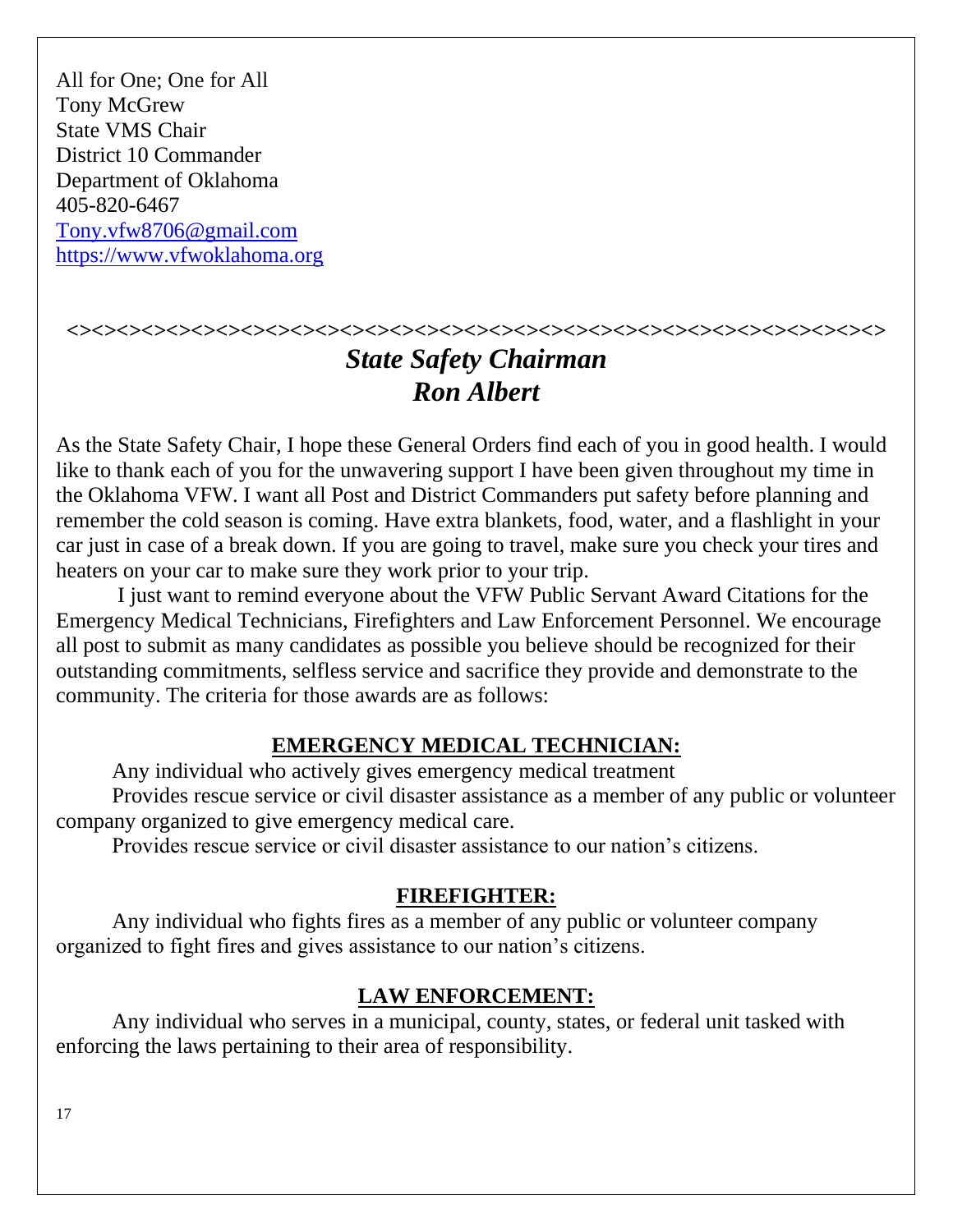Unfortunately, this award does not apply to individuals who are employed by private companies or security services.

All of these candidates must have demonstrated some if not all of the following:

- 1) Consistent excellence in the performance of their duties
- 2) Consistent dedication to their official responsivities
- 3) Continuous growth in their skills and responsibilities with their profession
- 4) Recognition by those they serve and their colleagues
- 5) Continuing or previous volunteer work for their community

Please fill out and submit the VFW Public Servant Award Citation (included) for all candidates along with the following:

- 1) A Photograph from the chest up
- 2) One page summary of the candidate's overall background in their field
- 3) One page summary of the candidate's overall volunteer work for their community
- 4) One page record of all the candidate's accomplishments and/or awards in their field and/or in the community

All packets must be submitted to the VFW Post 5263 by 05 December 2021 for selection. There are two ways you can submit them and they are:

- 1) Via email at [vfw5263cdr@gmail.com](mailto:vfw5263cdr@gmail.com) with Public Servant Award Citation from (your department name) in the subject line.
- 2) Postal Mail at VFW Post 5263

Att: Public Servant Award Citation  $103$  NE  $20<sup>th</sup>$  Street Lawton, OK 73507

All candidate packets will be read and judged by an appointed board. One candidate from each category will be chosen and sent up to the VFW National Headquarters by 01 January 2022, where they will be combined with other Oklahoma VFW Public Servant Award Citations. There all candidate packets will be read and judged by an appointed board. One candidate will be chosen from all categories and that candidate will be recognized by the Oklahoma VFW National Headquarters. The candidate will be informed of the recognition date, time and location when they've been notified of them winning.

If you have any further questions, concerns, clarifications, etc please contact me via email at [vfw5263cdr@gmail.com](mailto:vfw5263cdr@gmail.com) or call my cell phone number at 580-512-0510. Please leave a voicemail if I don't answer. Thank you for your continued unwavering support and I look forward to receiving all the packets. May you have a great day.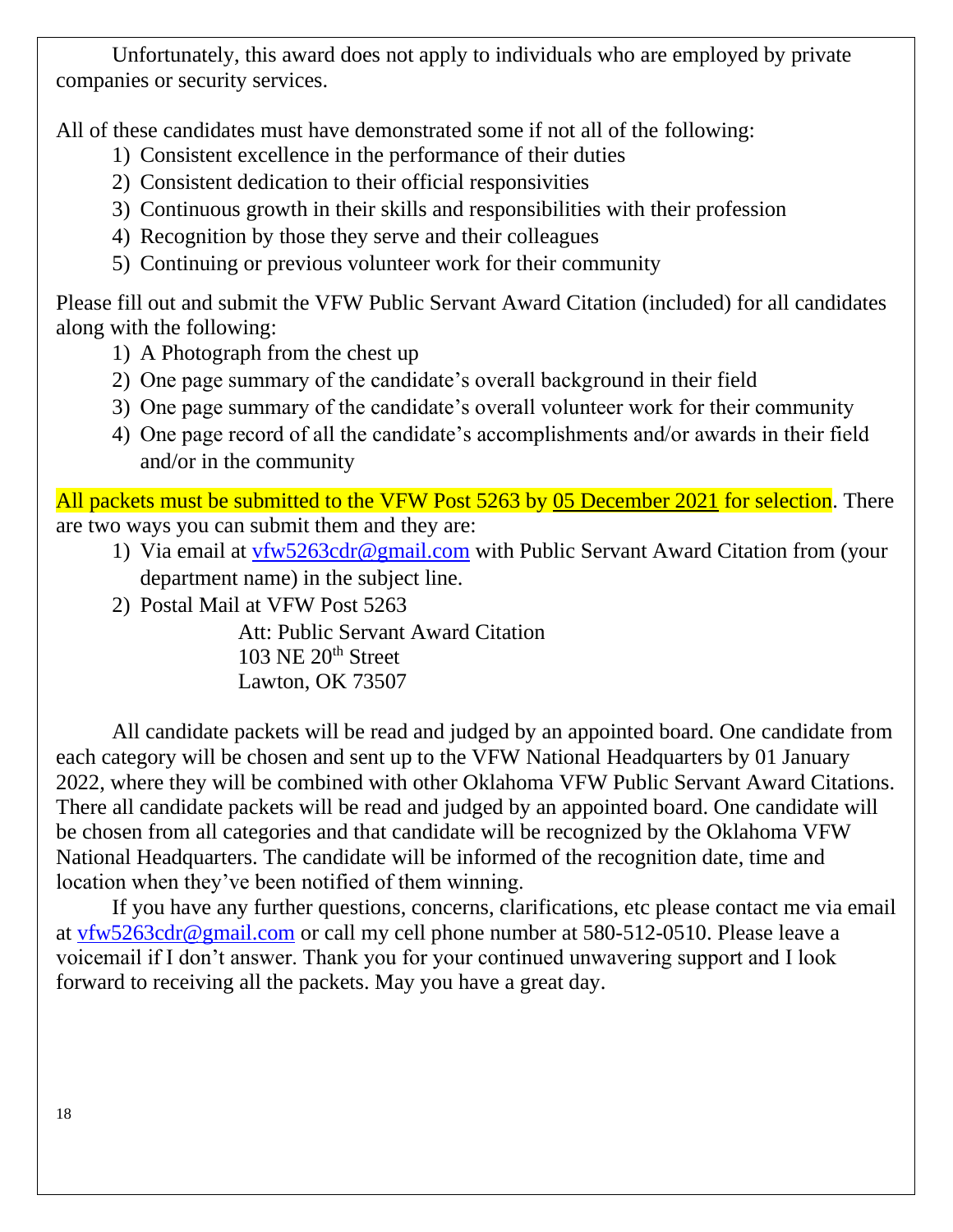#### **DISTRICT MEETING INFORMATION**

| $D-1 > 22$ Jan 22  | 1100hrs>Post 5307 Salina> St. Surgeon Mike Irons               |
|--------------------|----------------------------------------------------------------|
| $D-3 > 06$ Feb 22  | 1100hr>Post 8384 Muldrow> St. Surgeon Mike Irons               |
| $D-4 > 05$ Feb 22  | 1100hrs>Post1198 Coalgate > State Cdr. Jim Bassett             |
| $D-5 > 06$ Feb 22  | 1000hrs>Post 7977 Skiatook > State Cdr. Jim Bassett            |
| $D-7 > 05$ Feb 22  | 1100hrs>Post 8798 Eufaula> St. Surgeon Mike Irons              |
| $D-8 > 06$ Feb 22  | 1100hrs>Post 2027 Glencoe> State Quartermaster Curt Watts      |
| $D-9 > 12$ Feb 22  | 1000hrs>Post 7740 Crescent> Sr. Vice Owen & Jr. Vice Traxler   |
| D-10 $>08$ Jan 22  | 1000hrs>Post 8706 Moore, New Hope Christian Church>            |
|                    | Jr. Vice Cdr. Erica Traxler                                    |
| $D-13 > 04$ Dec 21 | 1300hrs>Post 6141 Fairview> Jr. Vice Cdr. Erica Traxler        |
| D-14 $>05$ Feb 22  | 1100hrs> Post 5263, Ft. Sill> Sr. Vice Owen & Jr. Vice Traxler |
| $D-15 > 08$ Jan 22 | $1100$ hrs> Post 1193 Lawton > State Cdr. Jim Bassett          |
|                    |                                                                |

#### **DATES TO REMEMBER:**

- 05 Dec> District Jr. Vice Training via Zoom, 1500hrs,
- 05 Dec> Somalia Campaign Began (1992)
- 07 Dec> National Pearl Harbor Remembrance Day
- 08 Dec> U.S. Declared War on Japan (1941)
- 11 Dec> Germany and Italy Declared War on U.S. (1941)
- 11 Dec> Post Jr. Vice Commander Training via Zoom, 1-3pm, & 3:15-5:15pm.
- 15 Dec> Iraq War Ended (2011)
- 18 Dec> Post Jr. Vice Commander Training via Zoom, 1-3pm, & 3:15-5:15pm.
- 20 Dec> Panama Campaign Began (1989)
- 21 Dec> Winter begins
- 25 Dec> Christmas Day
- 31 Dec> Official End of WWII (1946)
- 31 Dec> Kosovo Campaign Ended (2013)
- 01 Jan> New Year's Day
- 14 Jan> VFW-OK Mid Winter Conference 14-16 Jan 22, Embassy Suites, Norman, OK